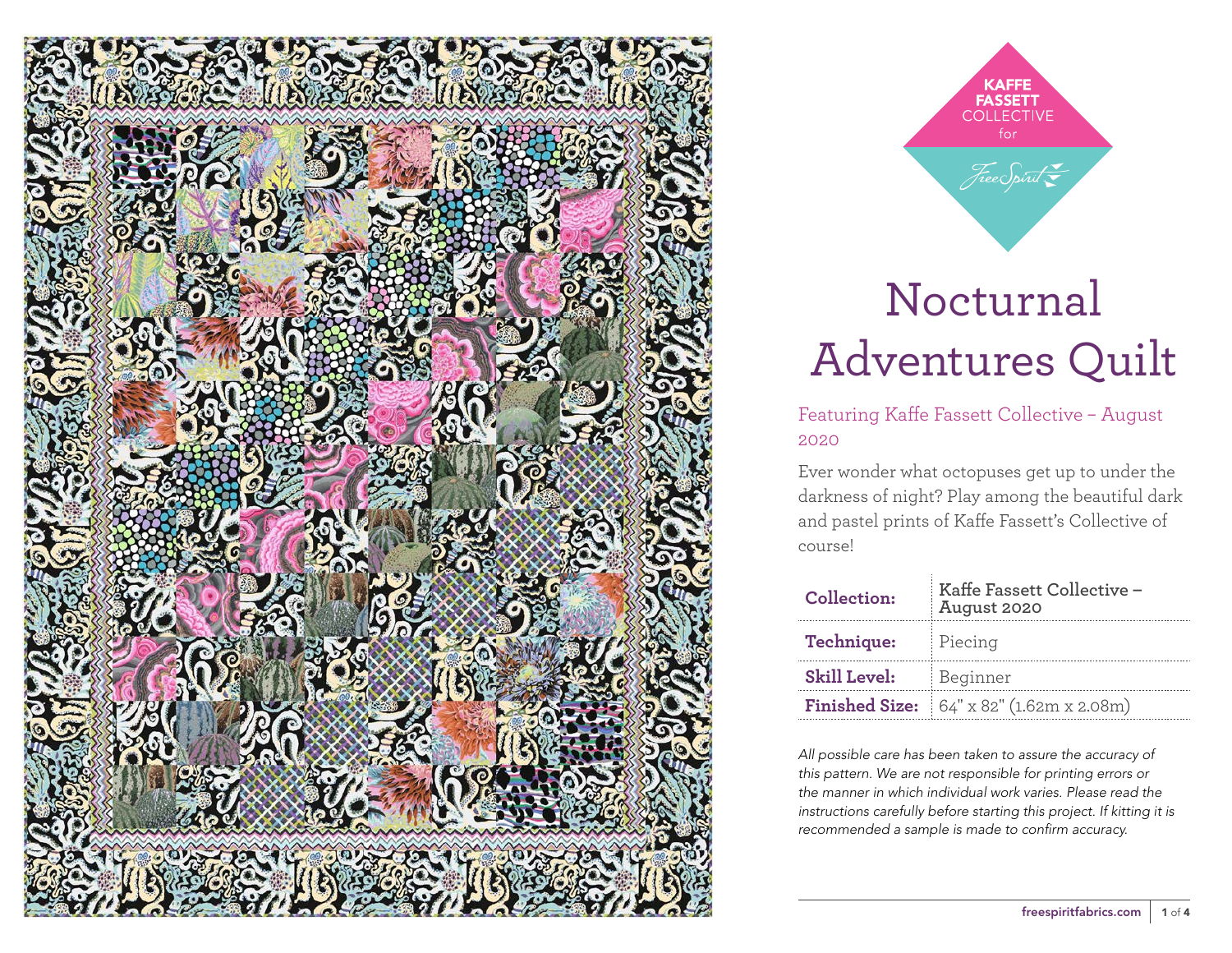

# Nocturnal Adventures Quilt

*Project designed by Kaffe Fassett and Brandon Mabley Tech edited by Alison M. Schmidt*

### **Fabric Requirements**

| <b>DESIGN</b>                         | <b>COLOR</b> | <b>ARTICLE CODE</b> | <b>YARDAGE</b>                              |     |
|---------------------------------------|--------------|---------------------|---------------------------------------------|-----|
| (A) Octopus                           | <b>Black</b> | PWBM074.BLACK       | 3 <sup>1</sup> / <sub>8</sub> yards (2.86m) |     |
| <b>Japanese</b><br>(B)                |              |                     |                                             |     |
| Chrysanthemum                         | Contrast     | PWPJ041.CONTR       | $\frac{1}{2}$ yard (0.46m)                  |     |
| Agate<br>(C)                          | Pink         | PWPJ106.PINK        | $\frac{1}{2}$ yard (0.46m)                  |     |
| <b>Watermelons</b><br>(D)             | Grey         | PWPJ103.GREY        | $\frac{1}{2}$ yard (0.46m)                  |     |
| <b>Flower Dot</b><br>(E)              | Stone        | PWBM077.STONE       | $\frac{1}{2}$ yard (0.46m)                  | ( ∕ |
| <b>Mad Plaid</b><br>(F)               | Contrast     | PWBM037.CONTR*      | 1 yard (0.91m)                              |     |
| (G)<br><b>Zig Zag</b>                 | Contrast     | PWBM043.CONTR       | $\frac{5}{8}$ yard (0.57m)                  |     |
| <b>Stream</b><br>(H)                  | <b>Black</b> | PWBM075.BLACK       | $\frac{1}{4}$ yard (0.23m)                  |     |
| <b>Coleus</b><br>(I)                  | Contrast     | PWPJ030.CONTR       | $\frac{1}{4}$ yard (0.23m)                  |     |
| * includes binding                    |              |                     |                                             |     |
|                                       |              |                     |                                             |     |
| <b>Backing (Purchased Separately)</b> |              |                     |                                             | (F  |
|                                       |              |                     |                                             |     |
| 44" (111.76cm) wide                   |              |                     |                                             |     |
| Millefiore                            | Dusty        | PWGP092.DUSTY       | 5 <sup>1</sup> / <sub>8</sub> yards (4.69m) |     |
| <b>OR</b>                             |              |                     |                                             |     |
| 108" (274.32cm) wide                  |              |                     |                                             |     |
| Onion Rings                           | Pink         | QBBM001.PINK        | 2 <sup>1</sup> / <sub>8</sub> yards (1.94m) |     |

## **Additional Requirements**

- 100% cotton thread in colors to match
- 72" x 90" (1.82m x 2.28m) batting

| ds (2.86m)<br>(0.46m)<br>(0.46m)<br>(0.46m)<br>(0.46m)<br>(0.91m) | (A)                   | (B)                    | (C) | (D)            | (E) |
|-------------------------------------------------------------------|-----------------------|------------------------|-----|----------------|-----|
| (0.57m)<br>(0.23m)<br>(0.23m)                                     | (F)                   | (G)                    | (H) | $(\mathsf{I})$ |     |
| ds (4.69m)<br>ds (1.94m)                                          |                       |                        |     |                |     |
|                                                                   | <b>Backing</b><br>44" | <b>Backing</b><br>108" |     |                |     |

(274.32cm)

(111.76cm)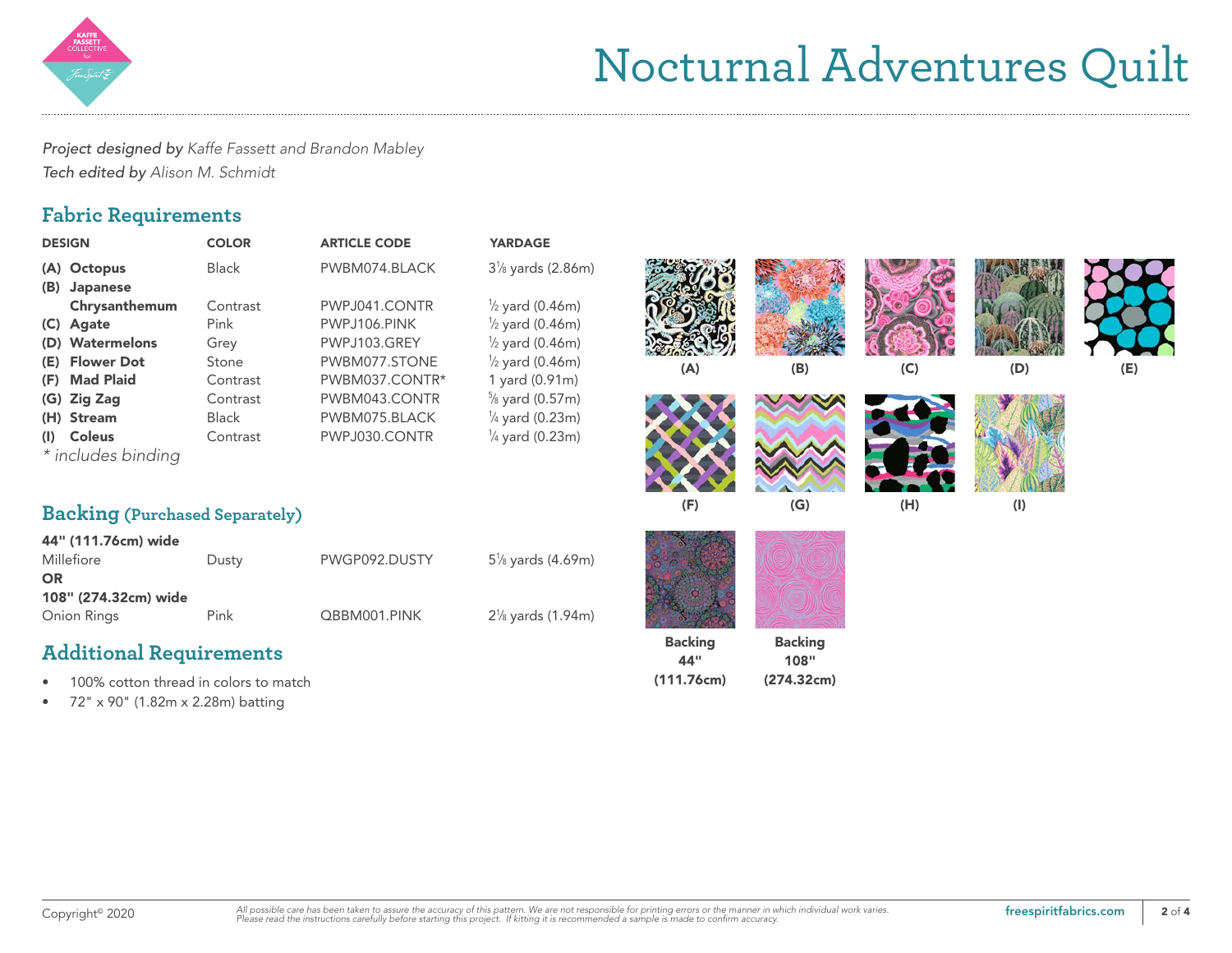

#### **Cutting**

WOF = Width of Fabric

#### Fabric A, cut:

(8) 61 ⁄2" x WOF (16.51cm x WOF); sub-cut (44) 61 ⁄2" (16.51cm) squares  $(8)$  6<sup>1</sup>/<sub>2</sub>" x WOF (16.51cm x WOF) for Outer Border

#### Fabric B, cut:

 $(2) 6<sup>1</sup>/<sub>2</sub>$ " x WOF (16.51cm x WOF); sub-cut (9) 6½" (16.51cm) squares

#### Fabrics C and D, cut from each:

 $(2) 6\frac{1}{2}$  x WOF (16.51cm x WOF); sub-cut (8)  $6\frac{1}{2}$ " (16.51cm) squares

#### Fabric E, cut:

 $(2) 6\frac{1}{2}$  x WOF (16.51cm x WOF); sub-cut (7)  $6\frac{1}{2}$ " (16.51cm) squares

#### Fabric F, cut:

 $(1) 6\frac{1}{2}$ " x WOF (16.51cm x WOF); sub-cut (6)  $6\frac{1}{2}$ " (16.51cm) squares (9)  $2\frac{1}{2}$ " x WOF (6.35cm x WOF) for binding

#### Fabric G, cut:

(7)  $2\frac{1}{2}$ " x WOF (6.35cm x WOF) for the inner border

#### Fabrics H and I, cut from each:

(1)  $6\frac{1}{2}$ " x WOF (16.51cm x WOF); sub-cut (3)  $6\frac{1}{2}$ " (16.51cm) squares

### **Instructions**

*All seam allowances are 1 ⁄4" (.64cm) and pieces are sewn right sides together. Press seam allowances as indicated in diagrams unless otherwise stated.*

## **Quilt Top Assembly**

*Note: Follow the* Quilt Layout *diagram on page 4 for fabric placement when assembling the quilt.*

- **1.** Lay out the  $6\frac{1}{2}$ " (16.51cm) squares into (11) Rows of (8) squares, placing the fabrics as shown to create diagonal lines from the upper right corner to the lower left.
- 2. Sew each Row together. Sew the Rows together to complete the Quilt Center (481 ⁄2" x 661 ⁄2" (123.19cm x 168.91cm)).
- 3. Sew together (2) Fabric G Inner Border WOF strips, end-to-end into a long strip. Repeat to make a second long strip. Measure the Quilt Center vertically through the center and cut (2) Inner Side Borders to fit (2 $\frac{1}{2}$ " x 661 ⁄2" (6.35cm x 168.91cm)).
- 4. Sew an Inner Side Border to the left and right sides of the Quilt Center. Press the seam allowances towards the border.
- 5. Sew together (3) Fabric G Inner Border WOF strips, end-to-end. Measure the Quilt Center horizontally through the center and cut (2) Inner Top/Bottom Borders to fit (2½" x 52½" (6.35cm x 133.35cm)).
- 6. Sew an Inner Top/Bottom Border strip to the top and bottom sides of the Quilt Center (521 ⁄2" x 701 ⁄2" (133.35cm x 179.07cm)). Press the seam allowances towards the border.
- 7. Sew (2) Fabric A Outer Border WOF strips, end-to-end. Repeat to make a total of (4) Outer Border Strips. Set aside (2). Measure the Quilt Center vertically through the center and cut (2) Outer Side Borders to fit (6½"  $\times$ 701 ⁄2" (16.51cm x 179.01cm)).
- 8. Sew an Outer Side Border strip to the left and right sides of the Quilt Center. Press the seam allowances towards the border.
- 9. Measure the Quilt Center horizontally through the center and cut (2) Outer Top/Bottom Borders to fit (6½" x 64½" (16.51cm x 163.83cm)) from the remaining Fabric A Outer Border strips set aside in step 7.
- **10.** Sew an Outer Top/Bottom Border strip to the top and bottom sides of the Quilt Center to complete the Quilt Top (64½" x 82½" (163.83cm x 209.55cm)). Press the seam allowances towards the border.

## **Finishing**

- **11.** Sew together the  $2\frac{1}{2}$ " (6.35cm) Fabric F binding strips end-to-end using diagonal seams. Press seams open. Press the binding strip in half wrong sides together.
- 12. Layer backing (wrong side up), batting, and quilt top (right side up). Baste the layers together and quilt as desired. Trim excess batting and backing even with the top after quilting is completed.
- 13. Leaving an 8" (20.32cm) tail of binding, sew the binding to the top of the quilt through all layers matching all raw edges. Miter corners. Stop approximately 12" (30.48cm) from where you started. Lay both